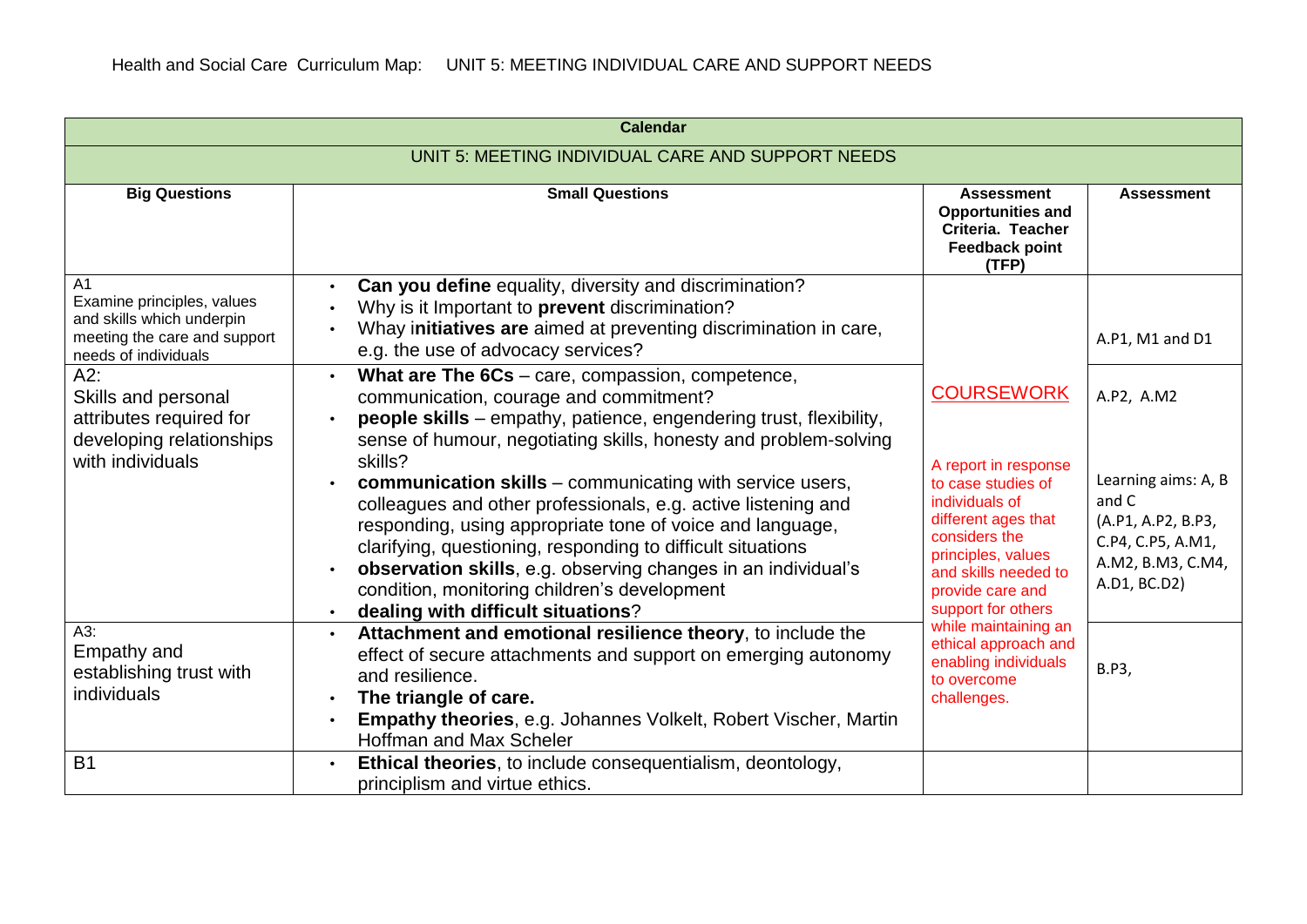| • Managing conflict with service users, carers and/or families,       |                                                                                                                                                                                                                                                                                                                                                                                                                                                     |  |
|-----------------------------------------------------------------------|-----------------------------------------------------------------------------------------------------------------------------------------------------------------------------------------------------------------------------------------------------------------------------------------------------------------------------------------------------------------------------------------------------------------------------------------------------|--|
| colleagues.                                                           |                                                                                                                                                                                                                                                                                                                                                                                                                                                     |  |
| • Managing conflict of interests.                                     |                                                                                                                                                                                                                                                                                                                                                                                                                                                     |  |
| • Balancing services and resources.                                   |                                                                                                                                                                                                                                                                                                                                                                                                                                                     |  |
| . Minimising risk but promoting individual choice and independence    |                                                                                                                                                                                                                                                                                                                                                                                                                                                     |  |
| for those with care needs and the professionals caring for them.      |                                                                                                                                                                                                                                                                                                                                                                                                                                                     |  |
| • Sharing information and managing confidentiality                    |                                                                                                                                                                                                                                                                                                                                                                                                                                                     |  |
| • Organisations, legislation and guidance that influence or advise on |                                                                                                                                                                                                                                                                                                                                                                                                                                                     |  |
| ethical issues.                                                       |                                                                                                                                                                                                                                                                                                                                                                                                                                                     |  |
| Organisations,                                                        |                                                                                                                                                                                                                                                                                                                                                                                                                                                     |  |
| e.g. National Health Service (NHS),<br>$\bullet$                      |                                                                                                                                                                                                                                                                                                                                                                                                                                                     |  |
| Department of Health (DH),                                            |                                                                                                                                                                                                                                                                                                                                                                                                                                                     |  |
| National Institute for Care Excellence (NICE),                        |                                                                                                                                                                                                                                                                                                                                                                                                                                                     |  |
| Health and Safety Executive (HSE).                                    |                                                                                                                                                                                                                                                                                                                                                                                                                                                     |  |
| Legislation                                                           |                                                                                                                                                                                                                                                                                                                                                                                                                                                     |  |
| Mental Health Act 2007,                                               |                                                                                                                                                                                                                                                                                                                                                                                                                                                     |  |
|                                                                       |                                                                                                                                                                                                                                                                                                                                                                                                                                                     |  |
|                                                                       |                                                                                                                                                                                                                                                                                                                                                                                                                                                     |  |
| National Health Service Act 2006 Section 140,                         |                                                                                                                                                                                                                                                                                                                                                                                                                                                     |  |
|                                                                       |                                                                                                                                                                                                                                                                                                                                                                                                                                                     |  |
| Care Act 2014.                                                        |                                                                                                                                                                                                                                                                                                                                                                                                                                                     |  |
| Guidance,                                                             |                                                                                                                                                                                                                                                                                                                                                                                                                                                     |  |
|                                                                       |                                                                                                                                                                                                                                                                                                                                                                                                                                                     |  |
|                                                                       |                                                                                                                                                                                                                                                                                                                                                                                                                                                     |  |
|                                                                       |                                                                                                                                                                                                                                                                                                                                                                                                                                                     |  |
|                                                                       |                                                                                                                                                                                                                                                                                                                                                                                                                                                     |  |
|                                                                       |                                                                                                                                                                                                                                                                                                                                                                                                                                                     |  |
|                                                                       |                                                                                                                                                                                                                                                                                                                                                                                                                                                     |  |
|                                                                       |                                                                                                                                                                                                                                                                                                                                                                                                                                                     |  |
|                                                                       |                                                                                                                                                                                                                                                                                                                                                                                                                                                     |  |
|                                                                       | Human Rights Act 1998,<br>Mental Capacity Act 2005,<br>Equality Act 2010,<br>the DH Decision Support Tool,<br>five-step framework<br>NICE and NHS guidance on Care Pathways and Care Plans<br>Managing Conflicts of Interest: Guidance for Clinical<br>Commissioning Groups (2013) (NHS)<br>HSE guidance on risk assessments.<br>How this guidance may be counterbalanced by other factors, e.g.<br>religion, personal choice, government policies. |  |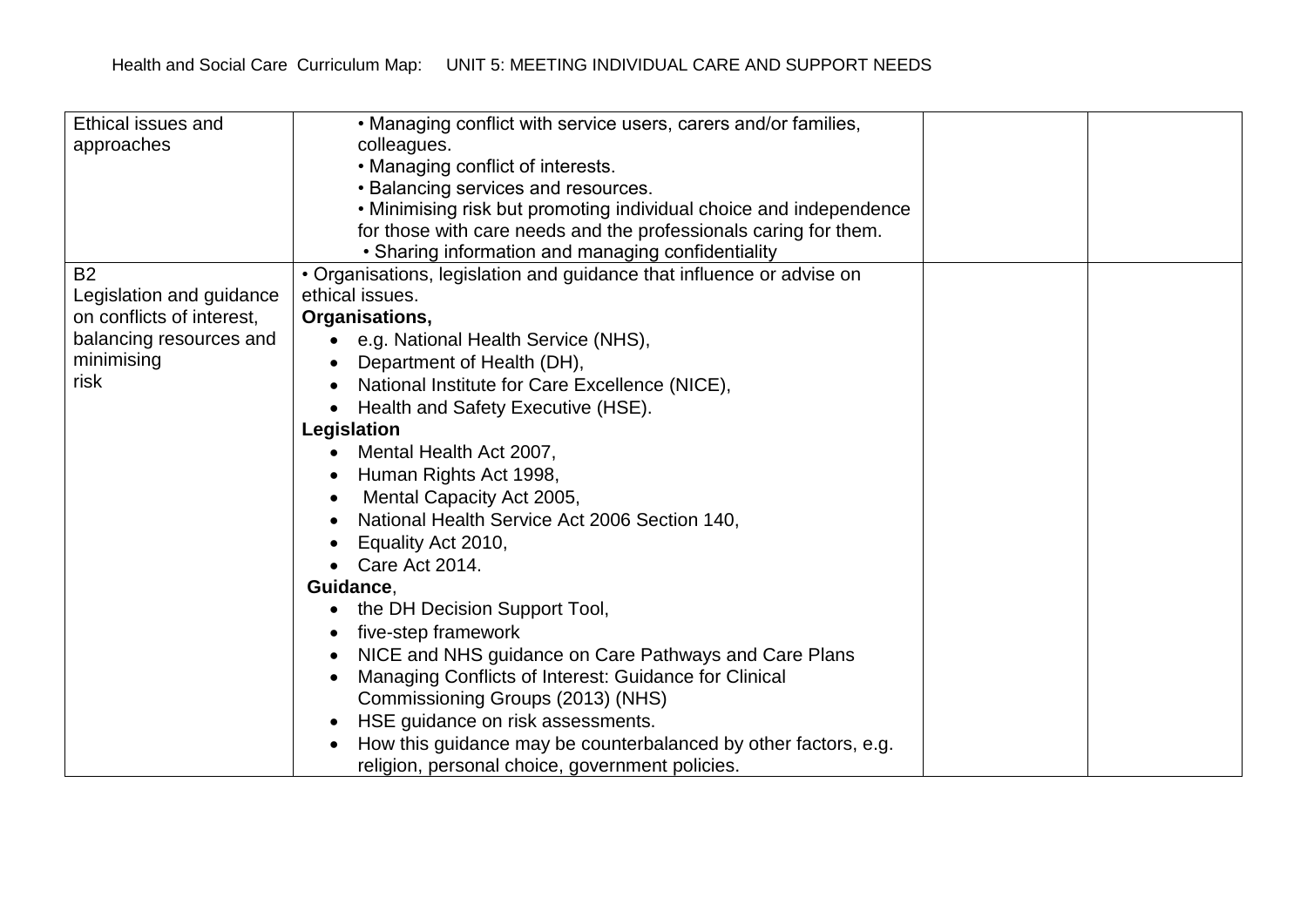|                         | <b>Calendar</b>                                                 |                 |
|-------------------------|-----------------------------------------------------------------|-----------------|
|                         |                                                                 |                 |
| <b>Big Questions</b>    | <b>Small Questions</b>                                          | <b>Homework</b> |
| C <sub>1</sub>          | What are the different types of challenges faced by individuals |                 |
| Enabling individuals to | with care and support needs? To include:                        |                 |
| overcome challenges     | awareness and knowledge                                         |                 |
|                         | practical challenges                                            |                 |
|                         | skills challenges                                               |                 |
|                         | acceptance and belief challenges                                |                 |
|                         | motivational challenges                                         |                 |
|                         | communication challenges.                                       |                 |
|                         | What methods of identifying challenges canbe used? To include   |                 |
|                         | observation,                                                    |                 |
|                         | focus groups,                                                   |                 |
|                         | talking to individuals informally                               |                 |
|                         | questionnaires.                                                 |                 |
|                         | What Strategies are used to overcome challenges?                |                 |
|                         | educational information materials,                              |                 |
|                         | training courses,                                               |                 |
|                         | opinion leaders,                                                |                 |
|                         | clinical audits.                                                |                 |
|                         | computer-aided advice systems,                                  |                 |
|                         | patient-mediated strategies.                                    |                 |
|                         | What is the role of policy frameworks in minimising challenges? |                 |
|                         | NHS Patient Experience Framework, in particular                 |                 |
|                         | understanding of the eight elements that are critical to the    |                 |
|                         | service users' experience of NHS services                       |                 |
|                         | Health Action Plans and how they are used to minimise           |                 |
|                         | challenges Adult Social Care Outcomes Framework                 |                 |
|                         | (ASCOF)                                                         |                 |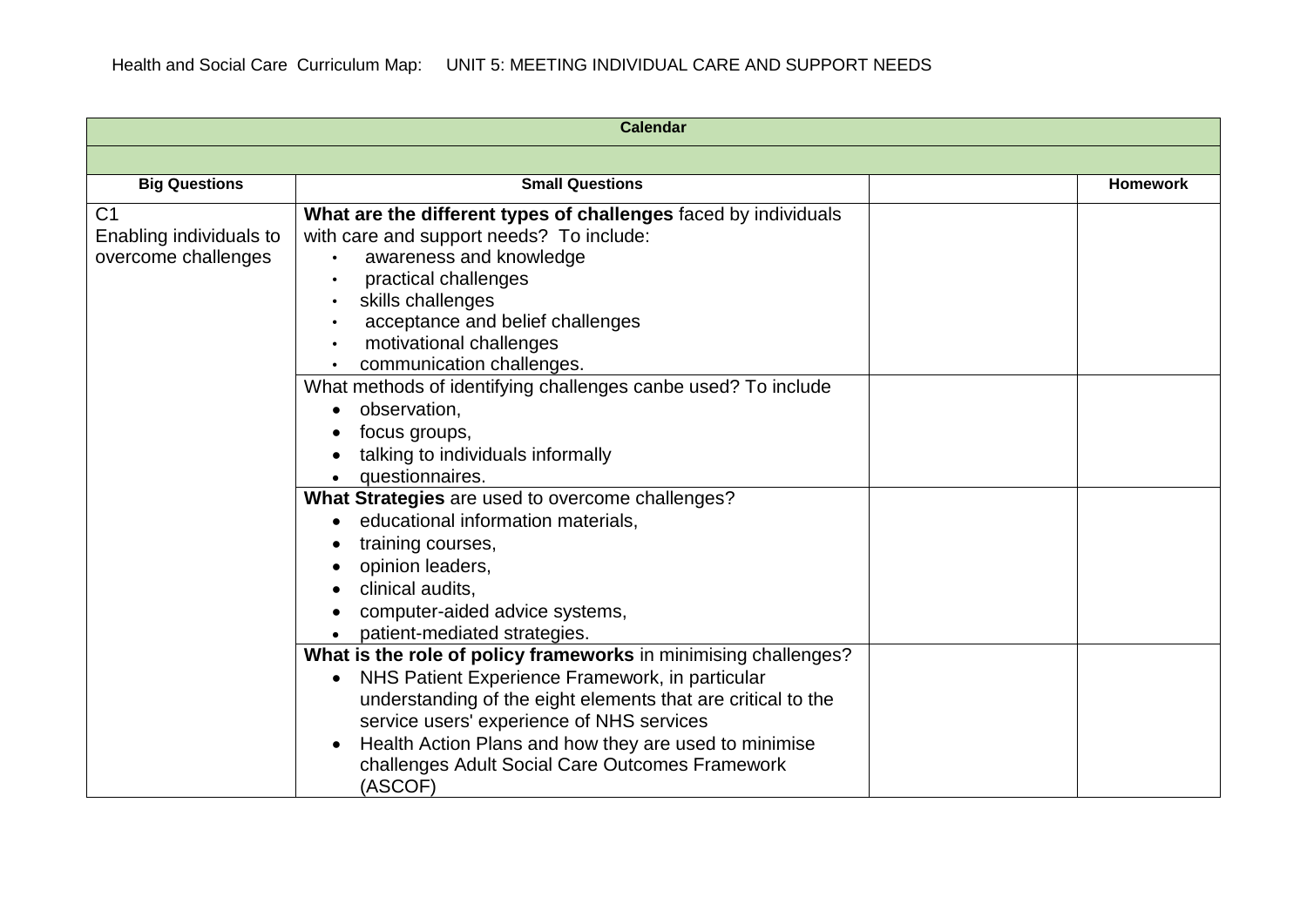|                                                                                                                                                     | Common Assessment Framework (CAF).<br>$\bullet$<br>Impact of not enabling individuals to overcome challenges.                                                                                                                                                                                                                                                                                                                               |                                                                                                                     |                                       |
|-----------------------------------------------------------------------------------------------------------------------------------------------------|---------------------------------------------------------------------------------------------------------------------------------------------------------------------------------------------------------------------------------------------------------------------------------------------------------------------------------------------------------------------------------------------------------------------------------------------|---------------------------------------------------------------------------------------------------------------------|---------------------------------------|
| C <sub>2</sub><br>Promoting<br>personalisation                                                                                                      | Why is the promotion of Personalisation so important? - ensuring<br>that every person receiving care and support is able to set their<br>personal goals and has choice and control over the shape of their<br>care and support.<br>• Methods of recognising preferences, to include care plans,<br>learning plans, behavioural plans, specialist support from health<br>and social care professionals.                                      |                                                                                                                     | C.P5,                                 |
|                                                                                                                                                     | • The importance of promoting choice and control and the financial<br>impact of this on                                                                                                                                                                                                                                                                                                                                                     |                                                                                                                     |                                       |
| C <sub>3</sub><br>Communication<br>techniques                                                                                                       | What are the different approaches for effective communication, to<br>include humanistic, behavioural, cognitive, psychoanalytical and<br>social.                                                                                                                                                                                                                                                                                            |                                                                                                                     | C.P4,                                 |
|                                                                                                                                                     | What types of communication are used? For example, to<br>include verbal, body language, written, formal and informal.<br>. What are Alternative communications? To include Makaton,<br>British Sign Language (BSL), braille, communication boards and<br>symbol systems.<br>. What are the Theories of communication, to include Argyle,<br>Tuckman, Berne.<br>. What are the New technologies and communication techniques?                |                                                                                                                     |                                       |
| Learning aim D:                                                                                                                                     | D1 How do agencies work together to meet individual care and<br>support needs?                                                                                                                                                                                                                                                                                                                                                              | <b>COURSEWORK</b>                                                                                                   | Learning aim: D<br>(D.P6, D.P7, D.P8, |
| Investigate the roles of<br>professionals and how<br>they work together to<br>provide the care and<br>support necessary to<br>meet individual needs | . What is the Role of organisations responsible for commissioning<br>healthcare services, e.g. Clinical Commissioning Groups in<br>England; formation, organisation roles and members?<br>. What is the Role of organisations responsible for commissioning<br>social care services, e.g. local authorities?<br>. What is the Role of bodies responsible for integrating health and<br>social care, e.g. Health and Wellbeing Boards (HWB)? | A report based on case<br>studies on how working<br>practices are used to<br>successfully meet<br>individual needs. | D.M5, D.M6,<br>D.D3, D.D4)            |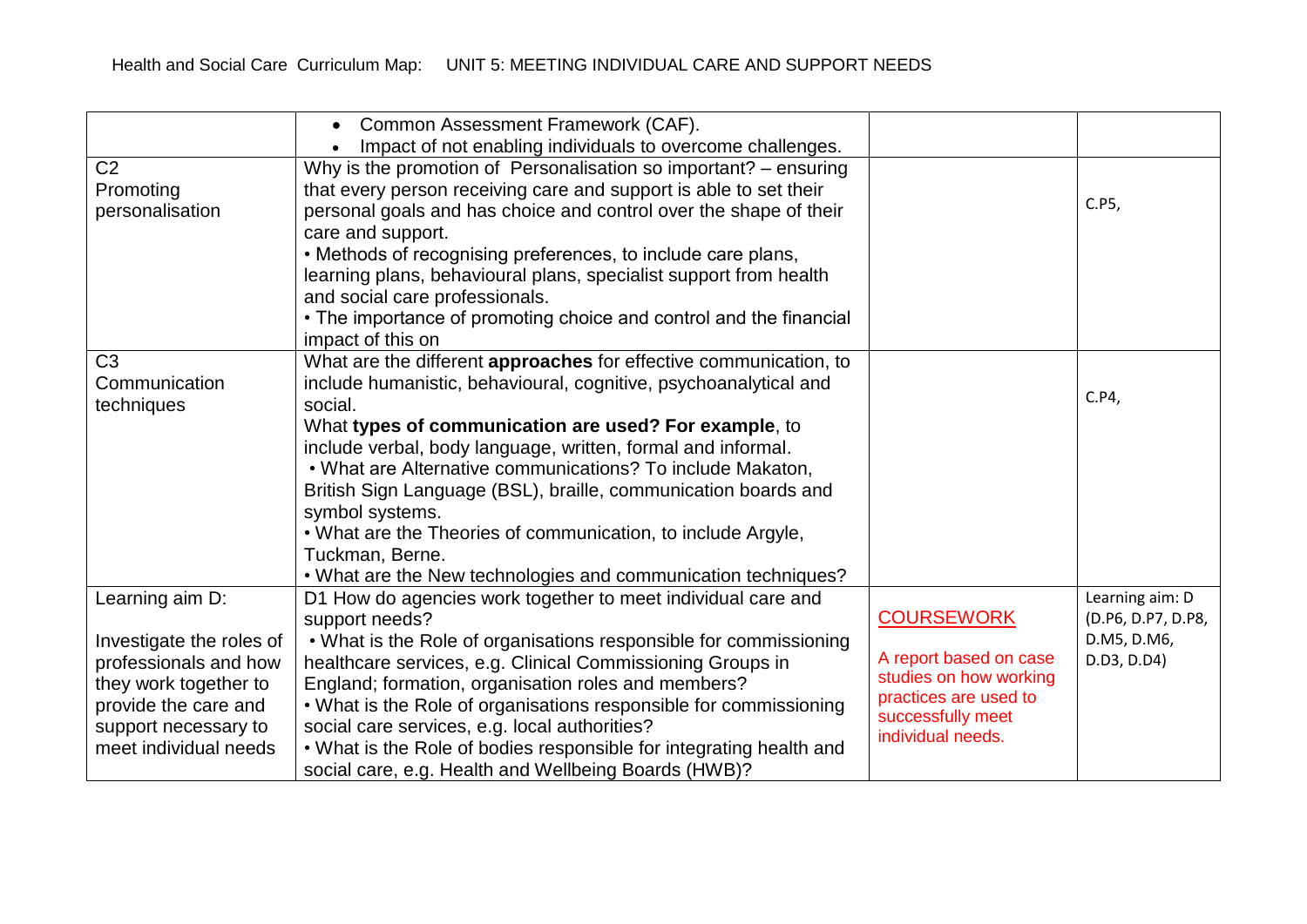|                         | . What is the Role of assessment and eligibility frameworks, to                                                                                                                                                                                                                                                                                   |
|-------------------------|---------------------------------------------------------------------------------------------------------------------------------------------------------------------------------------------------------------------------------------------------------------------------------------------------------------------------------------------------|
|                         | include Common Assessment Framework (CAF), the National                                                                                                                                                                                                                                                                                           |
|                         | Eligibility Criteria (Care Act 2014), Department of Health, National                                                                                                                                                                                                                                                                              |
|                         | Framework for NHS Continuing Healthcare?                                                                                                                                                                                                                                                                                                          |
|                         | • What is the role of The Education, Health and Care plan (EHC)?                                                                                                                                                                                                                                                                                  |
| D <sub>2</sub>          | • What is the role of Multidisciplinary teams, members and                                                                                                                                                                                                                                                                                        |
| Roles and               | formation?                                                                                                                                                                                                                                                                                                                                        |
| responsibilities of key | • What are the Specific roles and responsibilities relating to meeting                                                                                                                                                                                                                                                                            |
| professionals on        | individual needs of a variety of health and care professionals in a                                                                                                                                                                                                                                                                               |
| multidisciplinary teams | multidisciplinary team, to include: healthcare professionals, e.g.                                                                                                                                                                                                                                                                                |
|                         | GP, nurse, paediatrician, clinical psychologist                                                                                                                                                                                                                                                                                                   |
|                         | social care professionals, e.g. social worker, occupational                                                                                                                                                                                                                                                                                       |
|                         | therapist                                                                                                                                                                                                                                                                                                                                         |
|                         | education professionals, e.g. special educational needs co-                                                                                                                                                                                                                                                                                       |
|                         | ordinator (SENCO), educational psychologist                                                                                                                                                                                                                                                                                                       |
|                         | allied health professionals, e.g. speech and language                                                                                                                                                                                                                                                                                             |
|                         | therapist                                                                                                                                                                                                                                                                                                                                         |
|                         | voluntary sector workers, e.g. Macmillan nurses, family                                                                                                                                                                                                                                                                                           |
|                         | support workers.                                                                                                                                                                                                                                                                                                                                  |
|                         | • How do multi-agency and multidisciplinary teams work together to                                                                                                                                                                                                                                                                                |
|                         | provide co-ordinated support? e.g. an autistic child may have                                                                                                                                                                                                                                                                                     |
|                         |                                                                                                                                                                                                                                                                                                                                                   |
|                         |                                                                                                                                                                                                                                                                                                                                                   |
|                         |                                                                                                                                                                                                                                                                                                                                                   |
|                         |                                                                                                                                                                                                                                                                                                                                                   |
|                         |                                                                                                                                                                                                                                                                                                                                                   |
|                         | involvement with the following agencies and professionals: NHS<br>(GP, paediatrician, clinical psychologist, counsellor, speech and<br>language therapist), local authority and education services (social<br>worker, SENCO, educational psychologist), and the voluntary<br>sector (family support officers from the National Autistic Society). |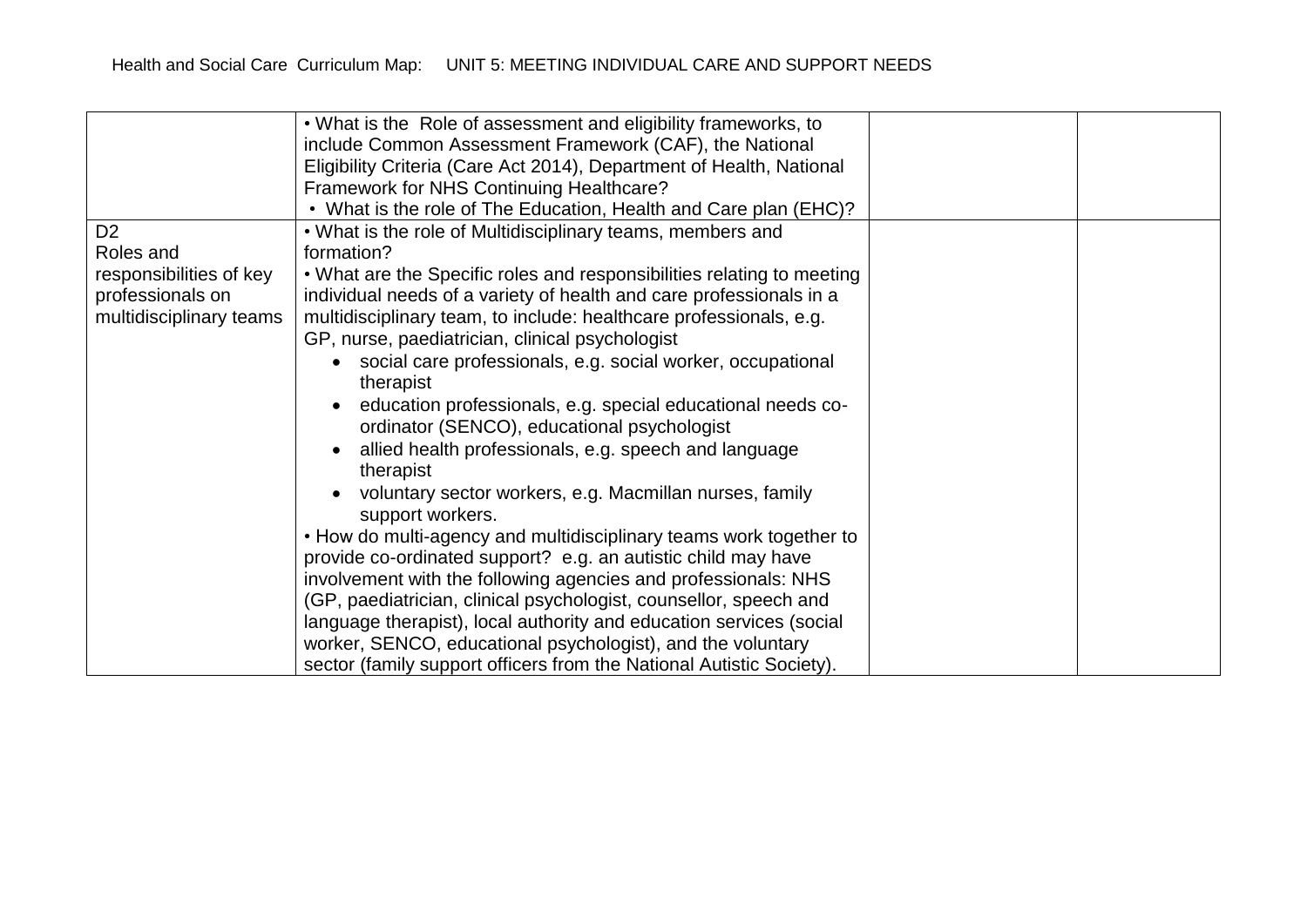|                                                  | <b>Calendar</b>                                                                                                                                                                                                                                                                                                                                                                                                                                                                                                                                                                                                                                                                                                                                                               |                                                                                                                     |                 |
|--------------------------------------------------|-------------------------------------------------------------------------------------------------------------------------------------------------------------------------------------------------------------------------------------------------------------------------------------------------------------------------------------------------------------------------------------------------------------------------------------------------------------------------------------------------------------------------------------------------------------------------------------------------------------------------------------------------------------------------------------------------------------------------------------------------------------------------------|---------------------------------------------------------------------------------------------------------------------|-----------------|
|                                                  |                                                                                                                                                                                                                                                                                                                                                                                                                                                                                                                                                                                                                                                                                                                                                                               |                                                                                                                     |                 |
| <b>Big Questions</b>                             | <b>Small Questions</b>                                                                                                                                                                                                                                                                                                                                                                                                                                                                                                                                                                                                                                                                                                                                                        |                                                                                                                     | <b>Homework</b> |
| D <sub>3</sub><br>Maintaining<br>confidentiality | . What is confidentiality? Definition of confidentiality.<br>. Working practices to maintain confidentiality, to include:<br>keeping yourself informed of the relevant laws<br>keeping information locked away or password protected<br>sharing information only with people who are entitled to have<br>access to the information, e.g. other people in the<br>multidisciplinary team, service users and their carers or<br>families (depending on the situation)<br>being professional about how information is shared.<br>• Codes of practice for care workers establishing importance<br>of confidentiality.<br>• Relevant aspects of legislation, e.g. Health and Social<br><b>Care Act 2012.</b><br>• Role of the Health and Social Care Information Centre<br>(HSCIC). | A report based on case<br>studies on how working<br>practices are used to<br>successfully meet<br>individual needs. |                 |
| D <sub>4</sub><br>Managing information           | What are the Working practices for managing information?<br>To include:<br>identifying why the information is needed<br>$\bullet$<br>identifying what information is needed<br>searching for the information<br>using information legally and ethically<br>• Explain The importance of sharing information with colleagues,<br>other professionals, the individual with care needs and their family.<br>. What Impact of new technologies on managing information.<br>. What are the Bodies that control the management of information,<br>e.g. the National Adult Social Care Intelligence Service (NASCIS).<br>. What are the Legislation and codes of practice that relate to the<br>storage and sharing of information in health and social care?                         |                                                                                                                     |                 |